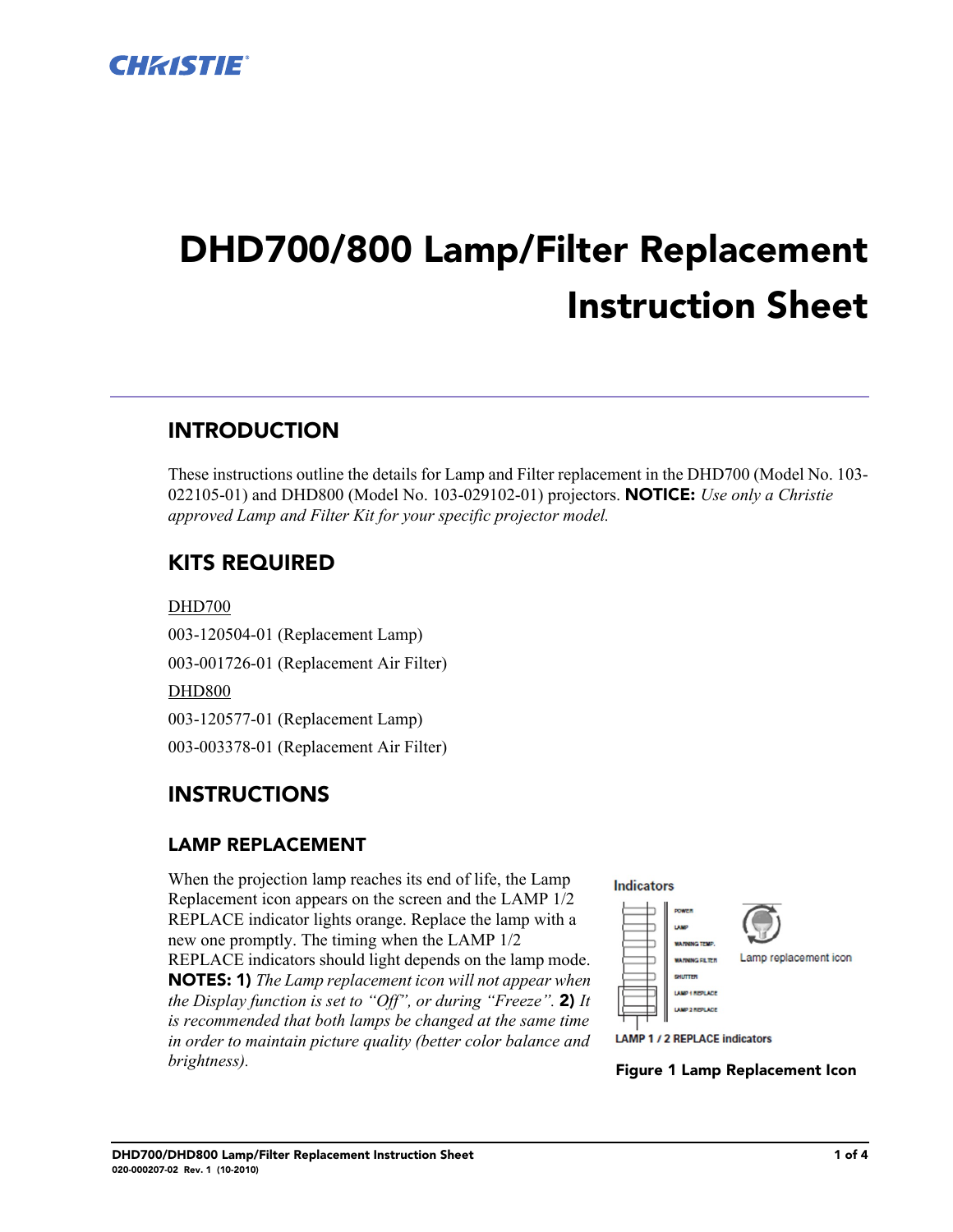#### **DANGER** Always power down and disconnect/disengage all power sources to the **projector before servicing or cleaning.**

**A WARNING** Allow the projector to cool for at least 45 minutes before the lamp cover is **opened. The inside of the projector can become very hot and may cause injury.**

**A WARNING** Do Not operate the projector while any of the lamps are removed. This may **result in malfunctions, fire hazard, or other possible accidents.**

**NOTICES: 1)** *For continued safety, replace with a lamp assembly of the same type.* **2)** *Do not drop the lamp assembly or touch a glass bulb! The glass can shatter and may cause injury.* 

Use the Lamp Status Display to verify which lamp needs to be replaced.

- 1. Loosen the lamp cover screw (Figure 1-Top) and lift the cover.
- 2. Loosen the 2 screws (Figure 1-Bottom) that attach the lamp unit to the projector.
- 3. Use the handles to remove the lamp unit from the projector (Figure 1-Bottom).
- 4. Set the new lamp unit into place and tighten the 2 screws that attach it to the projector.
- 5. Slide the lamp cover back into place, and tighten the lamp cover screw.



**Figure 2 Lamp Replacement**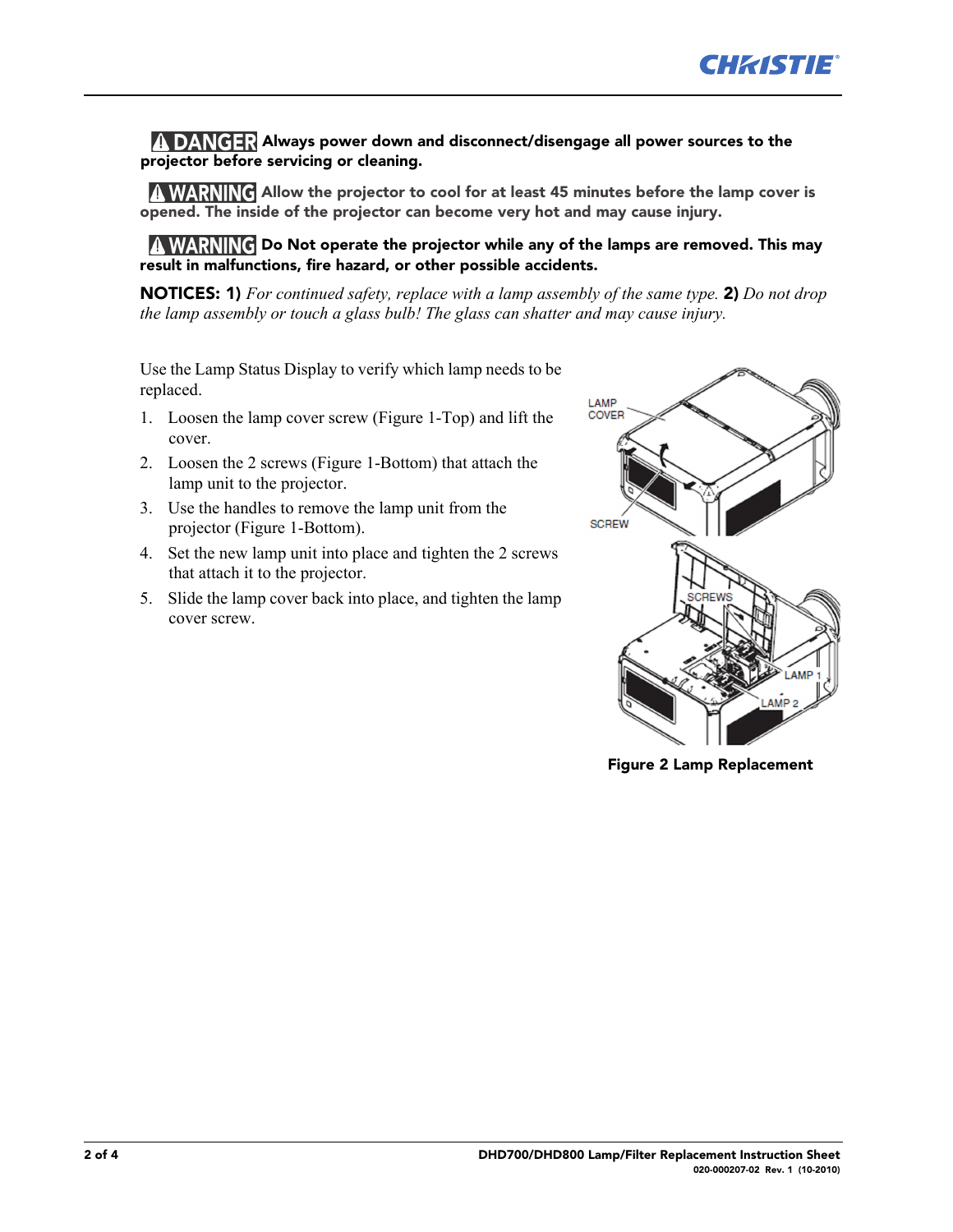#### **REPLACING THE FILTER CARTRIDGE**

**A DANGER Always power down and disconnect/disengage all power sources to the projector before servicing or cleaning.**

**A WARNING Allow the projector to cool for at least 45 minutes before the lamp cover is opened. The inside of the projector can become very hot and may cause injury.**

**NOTE:** *To maintain normal internal ventilation replace the filter unit periodically.* 

- 1. Use a vacuum cleaner to remove dust on and around the filter cover (Figure 3-Top-Left).
- 2. Lift and pull the bottom clips to remove the filter cover (Figure 3-Top-Right).
- 3. Pinch and pull the filter clips to remove the filter unit (Figure 3-Bottom-Left).
- 4. Use a vacuum cleaner to remove dust on and around the intake vents of the projector (Figure 3-Bottom-Right).
- 5. Install the new filter unit into the place.
- 6. Install the filter cover.

**NOTICES: 1)** *Make sure the filter cartridge is correctly inserted into the projector otherwise, the projector cannot be turned on.* **2)** *Do not block the air vents. Doing so may result in malfunction of the projector.* **3)** *When using the projector under dusty or smoky conditions, dust may accumulate on a lens, liquid crystal panels, or optical elements inside the projector. Such conditions may degrade the quality of the projected image. When the symptoms above are noticed, contact your authorized dealer or service station for proper cleaning.* 



Filter cartridge



**Figure 3 Filter Replacement**